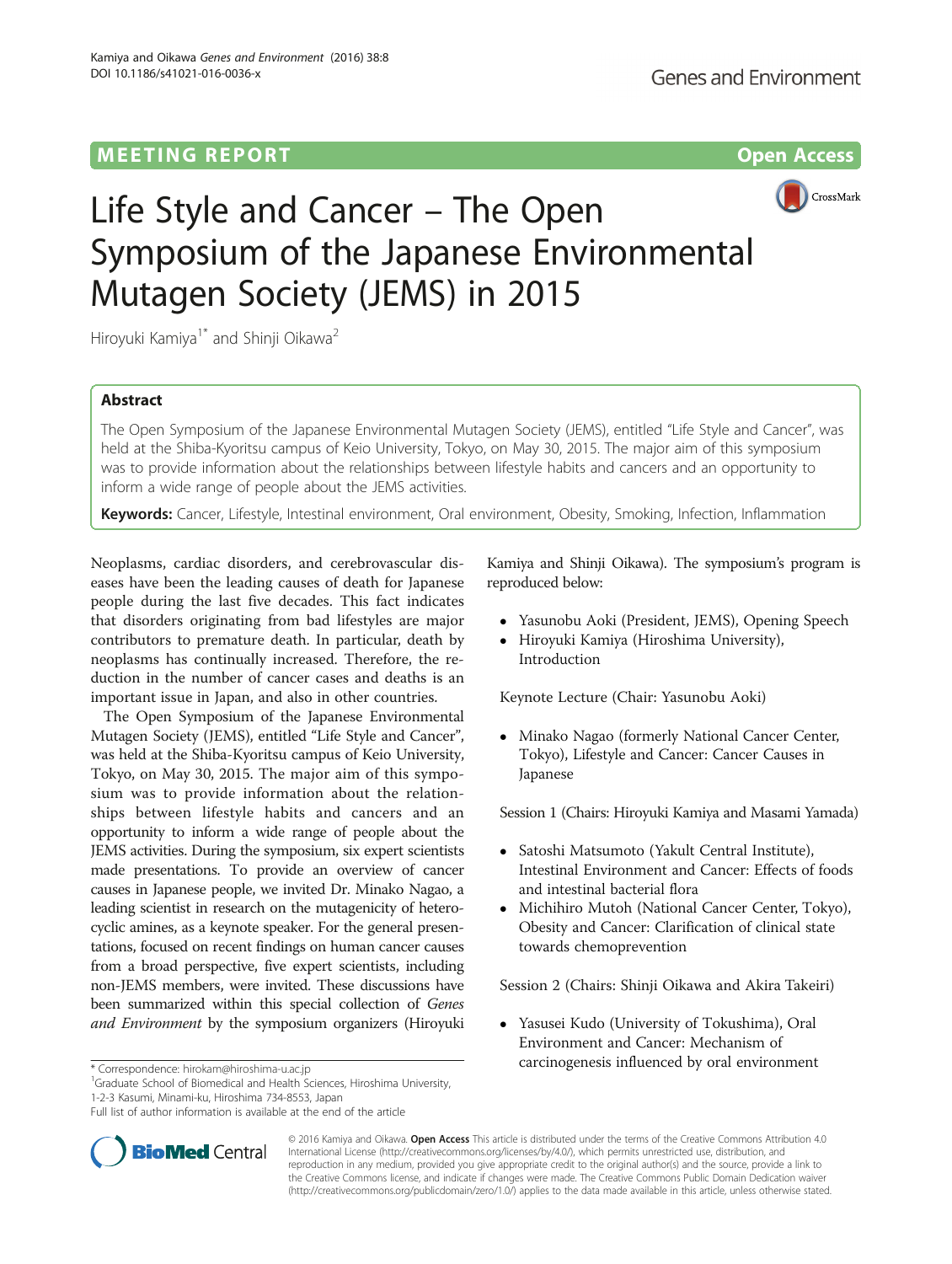- Masahiko Watanabe (Shujitsu University), Smoking and Cancer: Cancer risk estimation and effects of smoking cessation
- Shosuke Kawanishi (Suzuka University of Medical Science), Infection and Cancer: formation of reactive oxygen and nitrogen species by chronic inflammation and its roles in carcinogenesis
- Panel Discussion (Chairs: Hiroyuki Kamiya and Shinji Oikawa)
- Shinji Oikawa (Mie University), Closing Speech

Dr. Minako Nagao summarized the relationships between cancer deaths and population aging, and talked about the concept of "Tenju-gann" or "natural-end cancer" (cancer in people of advanced age that leads to a peaceful death with minimal suffering) proposed by Drs. Kitagawa and Sugimura. The present status in Japan was suggested to be close to the Tenju-gann, but insufficient. She next listed many causes of cancers, including smoking, infection, alcohol consumption, obesity, excessive salt intake, insufficient intake of vegetables and fruits, and lack of exercise. She discussed the possible involvement of heterocyclic amines in foods, the mutagenic compounds that she has studied for many years, in the onset of cancers in the colon and other tissues, based on the literature. She finally referred to the importance of the age factor when the causes of cancers are studied.

Dr. Satoshi Matsumoto first explained the differences in the intestinal bacterial flora in babies and adults, and indicated that certain foods are the major cause of these alterations. Human adult intestinal flora is classified as three enterotypes, by the occupancies of Bacteroidetes, Prevotella, and Rumunococcus bacteria. These enterotypes are considered to be dependent on environmental (foods and social situations) and host (bowel motility and gut immune system) factors. Unhealthy diets and various types of stress may affect the intestinal flora, and thus contribute to carcinogenesis. Therefore, the proper microbial diversity of the intestinal bacterial flora should be maintained, to protect against cancer and other diseases. Dr. Matsumoto showed that certain bacteria in intestines are linked to cancer, and that probiotic products may reduce cancer risk via the control of the intestinal flora.

Dr. Michihiro Mutoh talked about cancers induced by obesity, with a central focus on colon cancer. Obesity increases colon cancer risk, and the important factors are insulin resistance, abnormal lipid metabolism, and imbalance of adipocytokines. The adipocytokines, cytokines secreted by adipose tissue, cause insulin resistance and abnormal lipid metabolism. In addition, they play important roles in inflammation induction. Dr. Mutoh explained that these states correspond to a chronic inflammatory disorder. Thus, proper diet, physical activity, and chemoprevention are pivotal for the prevention

of obesity-related cancers. As an example of cancer chemoprevention, he described clinical trials of aspirin for colon cancer prevention.

Prof. Yasusei Kudo demonstrated that the oral environment is related to infectious diseases, diabetes, cardiac diseases, dementia, and cancers. Numerous bacteria are present in the oral cavity, and the normal oral flora acts as a defense mechanism against infection, a source of vitamins, and a developer of lymph tissue. In contrast, periodontopathic bacteria are involved in colon cancer progression and increase the risk of various cancers. Moreover, in addition to smoking and alcohol drinking, oral mucosal diseases due to infection by Candida, human papilloma virus and Epstein-Barr virus cause oral cavity cancers. Therefore, Prof. Kudo emphasized the importance of proper oral care.

Prof. Masahiko Watanabe explained the relationship between tobacco smoking and cancers. Tobacco smoking causes cancers of the lung, mouth, and larynx, which are directly exposed to the smoke, and also induces cancers in many tissues involved in the absorption, distribution, and excretion of components of the smoke. The risks of cancer death for male and female Japanese smokers are 2- and 1.6-fold higher than those for Japanese non-smokers, respectively. He emphasized that smoking cessation reduces cancer risk for the rest of the smoker's life, and also reduces the risk of death by other diseases.

Prof. Shosuke Kawanishi reported that ~18 % of cancers in the world are caused by infection, and that more than 25 % of cancers are estimated to be induced by inflammation, due to infection plus other diseases such as ulcerative colitis. The formation of DNA damage is pivotal in the carcinogenic pathways triggered by infection and inflammation. He described the formation of the mutagenic 8-nitroguanine base from guanine, by the reactive nitrogen and oxygen species in inflamed tissues, and its roles in carcinogenesis. Prof. Kawanishi finally concluded that 8-nitroguanine is a novel and useful biomarker for carcinogenesis related to inflammation.

There were  $\sim$ 130 participants at the symposium. The questionnaire survey revealed that more than 40 % of the participants were not members of the Japanese Environmental Mutagen Society. The responses to the questionnaire included many positive comments; for example, "The symposium was excellent since the theme was immediate" and "the symposium was very useful." Based on these responses to the questionnaire, we feel that the symposium was a favorable experience for the participants. We would like to take this opportunity to express our thanks to everyone involved with this symposium.

#### Competing interests

The authors declare that they have no competing interests.